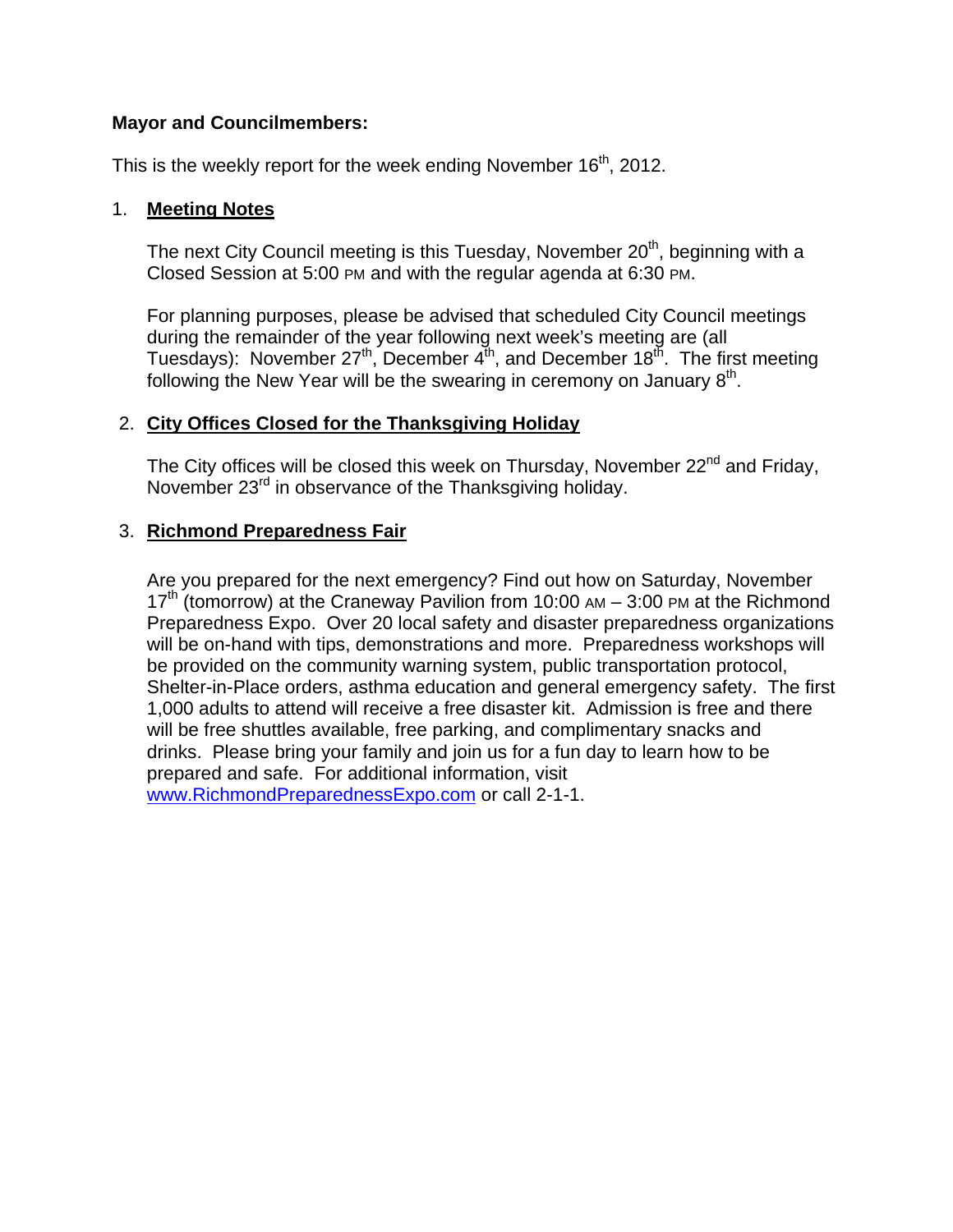

### Building a Stronger, Safer, More Prepared Richmond Community Learn more at the Richmond Preparedness Expo

Saturday, November 17 10:00 a.m. to 3:00 p.m. Craneway Pavilion 1414 S. Harbour Way, Richmond



The first 1,000 adults will receive free Disaster Kits. Complimentary snacks and beverages will be provided. Families are welcome, and free shuttle pickups are at various locations. For event and shuttle details, please call 2-1-1 or visit www.RichmondPreparednessExpo.com

Event Partners





Construyamos una comunidad de Richmond más sólida, más segura y más preparada Obtenga más información en la Expo Preparación Richmond

Sábado 17 de noviembre De 10:00 a.m. a 3:00 p.m. Craneway Pavilion 1414 S. Harbour Way, Richmond

Los primeros 1,000 adultos recibirán Kits de preparación contra desastres gratuitos. Se servirán bocadillos y bebidas de cortesía. Las familias son bienvenidas y habrá transporte gratuito desde varios lugares.

Para más información sobre el evento y el transporte llame al 2-1-1 o visite www.RichmondPreparednessExpo.com

Aliados del evento

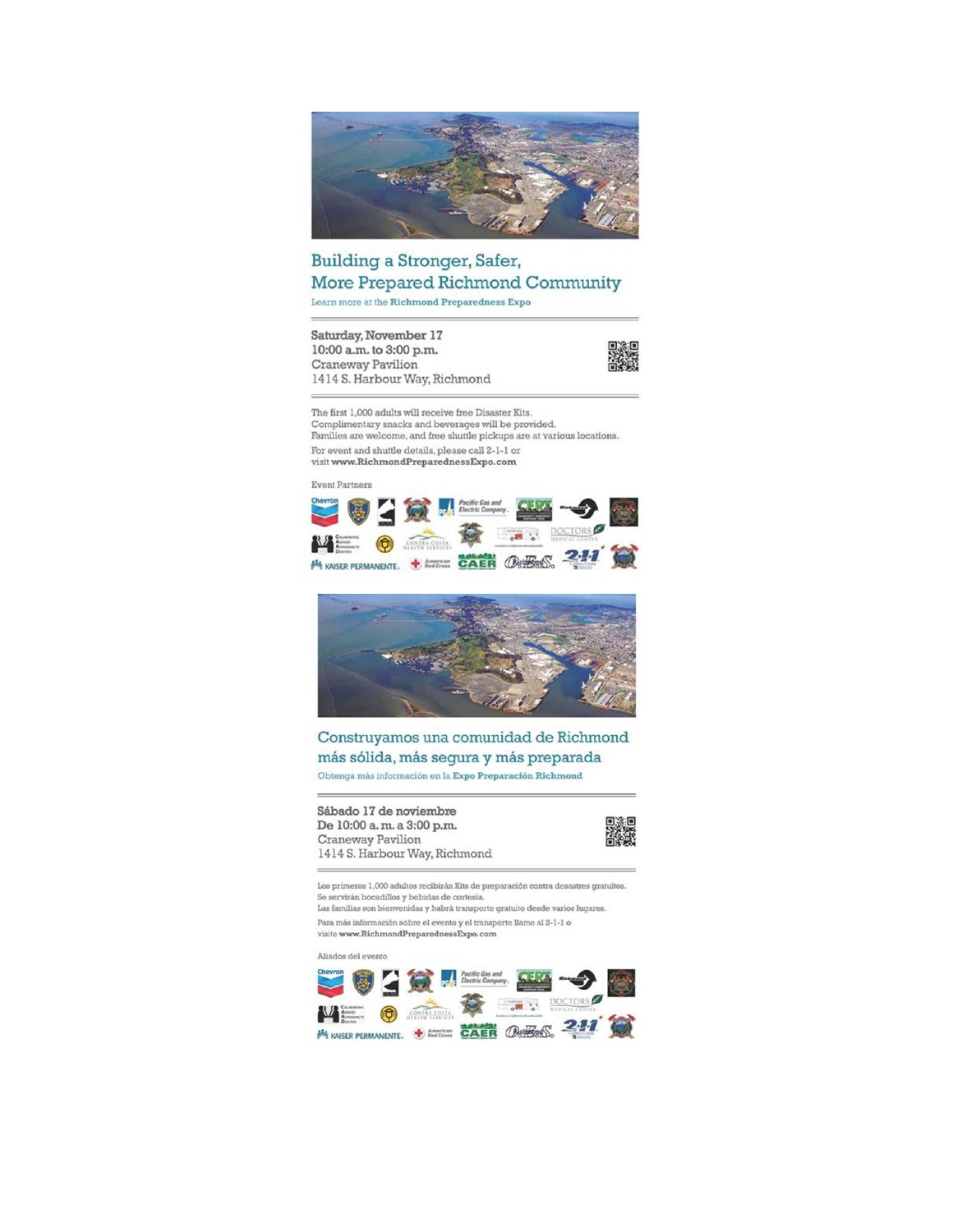### 4. **Healthy Richmond Logo Contest - \$500 Prize**

Healthy Richmond is a 10-year partnership funded by The California Endowment to create meaningful and lasting improvements in the health of children and youth in Richmond. Healthy Richmond is holding a contest for Richmond residents to create its new logo. The winner receives \$500 and a meeting with a graphic design professional to perfect the logo. The contest deadline is November  $30<sup>th</sup>$ . View the contest flier and find out more about Healthy Richmond.

### 5. **Health in All Policies Community Workshop**

Health in All Policies (HiAP) recognizes that the causes of health disparities, and the resulting health inequities, are the consequence of a variety of social factors that impact individuals and communities "upstream," beyond the scope of traditional health services. This concept acknowledges that all city departments impact health, even those that we do not traditionally consider as conducting health-related work.

The City Richmond's Health in All Policies Strategy is a collaborative approach with the goal of improving health equity by addressing the social determinants of health and integrating health into the decision making processes across all departments of the City. This past November  $8<sup>th</sup>$ , Richmond Health Initiatives hosted the first Health in All Policies Community Workshop. Approximately 25 community members attended. City staff and UC Berkeley Public Health graduate students presented on topics including health equity, the social determinants of health, and the goals of Health in All Policies in Richmond.

Those interested in this Health in All Policies effort can learn more about this strategy and actively engage in its development at the next community workshop on November 29<sup>th</sup>, from 6:00 PM - 7:30 PM in the City Council Chambers. Find out more about Health in All Policies at www.richmondhealth.org**.** Please RSVP at www.healthinallpolicies.eventbrite.com so that we can plan the logistics accordingly.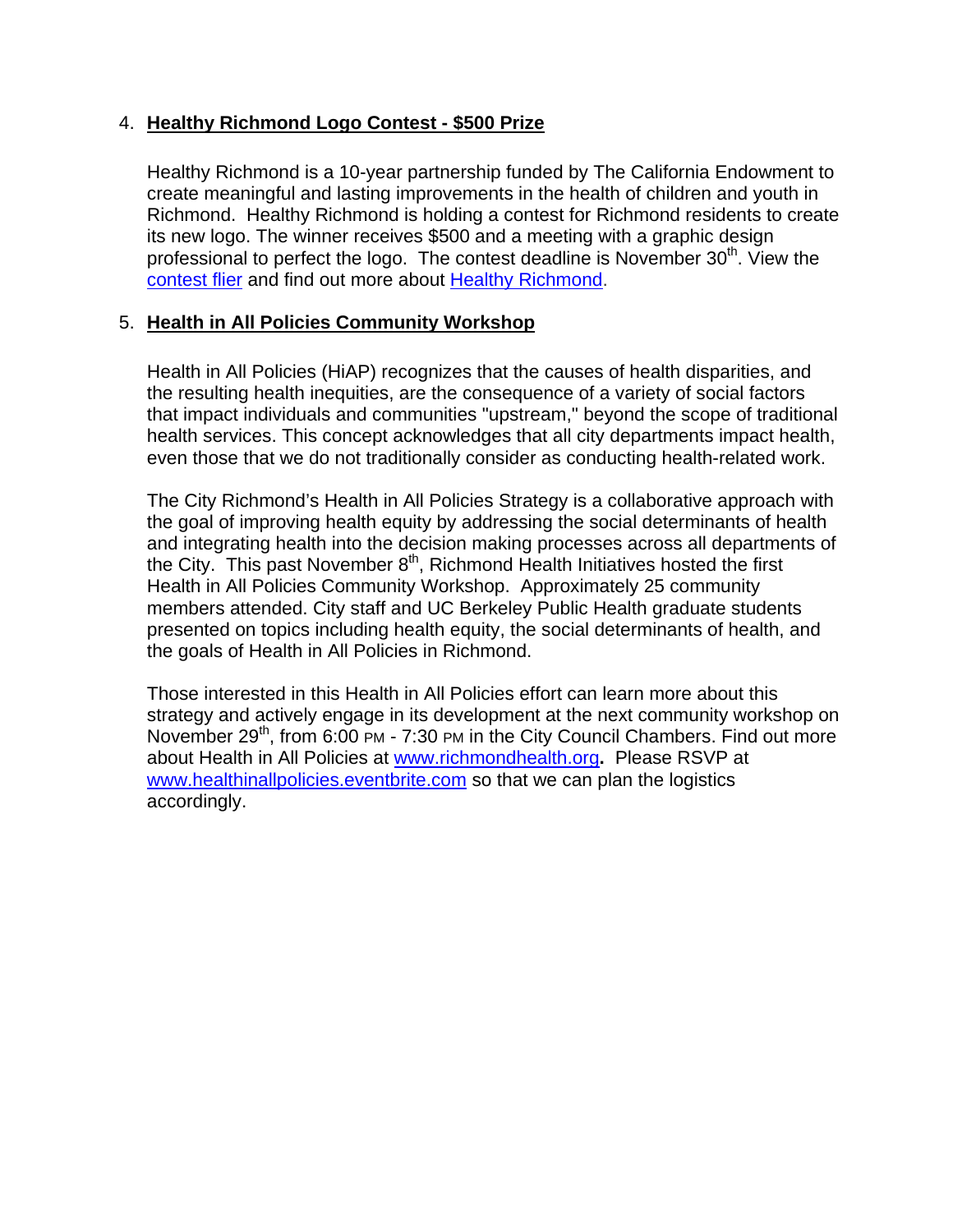

## 6. **City of Richmond Highlights Community Benefits and Urban Agriculture at EPA Brownfields Workshop**

The City of Richmond shared its efforts to promote community benefits and support urban gardens at the Environmental Protection Agency (EPA) Brownfields Workshop in Oakland on November 7<sup>th</sup> -9<sup>th</sup>. Employment and Training Director Sal Vaca, Nicholas Alexander of RichmondBUILD, Richmond Housing Authority Director Tim Jones, and Housing Director Patrick Lynch hosted a Community Benefits session highlighting strategies for ensuring that the community has clean land, sustainable and affordable housing, employment, and open space. Jennifer Ly from the City Manager's Office presented in an Urban Gardens session, highlighting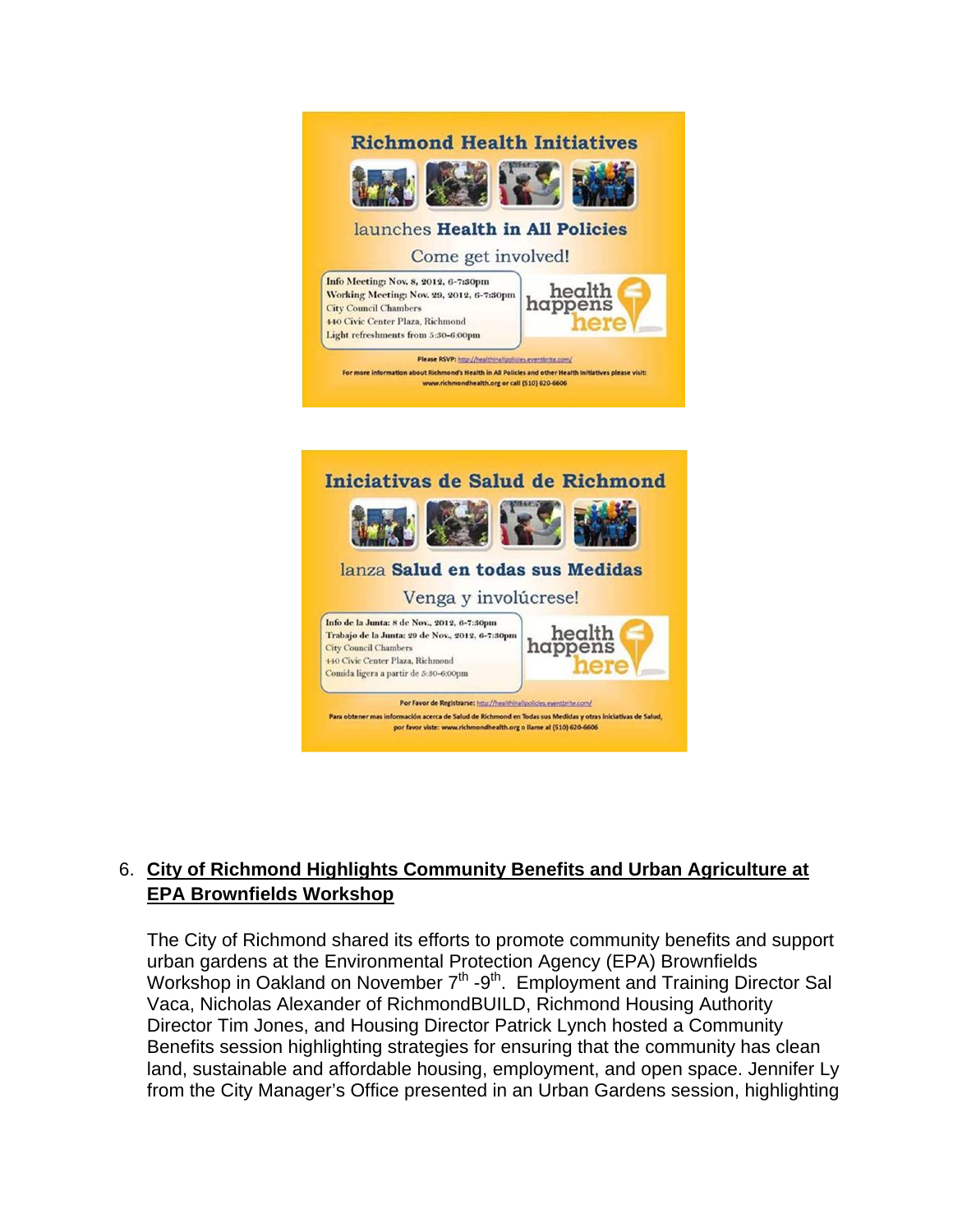the City's efforts to create policy infrastructure to support urban agriculture through the Community Health and Wellness Element, Urban Agriculture Assessment, and community partnerships. Unity Park, a  $6<sup>th</sup>$  and Enterprise site, and the Richmond Plunge recently received EPA Targeted Brownfield Assessment funding to conduct soil testing. View all brownfields workshop presentations.

### 7. **Richmond Health Equity Partnership – Progress Report**

The City of Richmond, Contra Costa Health Services, West Contra Costa Unified School District, and UC Berkeley have completed the first Richmond Health Equity Partnership Progress Report to The California Endowment. The Richmond Health Equity Partnership is a two year initiative to advance health and health equity in Richmond. Among report highlights are accomplishments in implementation of Community Health and Wellness Element action items, preliminary data tracking of health outcomes, and collaborations between participating agencies. View the report. Find out more about the Richmond Health Equity Partnership.



#### **INTRODUCTION**

The City of Richmond adopted an innovative General Plan 2030 in April 2012, making Richmond one of few cities in the nation to include an element dedicated to Community Health and Wellness. The City of Richmond conducted two years of pilot implementation of the Community Health and Wellness Element prior to its adoption. In January 2012, The California Endowment awarded the City of Richmond, Contra Costa Health Services, West Contra Costa Unified School District, and University of California, Berkeley a grant to implement the Richmond Health Equity Partnership over the course of<br>two years. The Richmond Health Equity Partnership will support collaborative leadership among key systems working to improve health outcomes for children and families in Richmond schools and neighborhoods. This document is a progress report.

#### PROJECT UPDATES

A) Intra-Agency Partnership & Collaboration Improved existing and newly established intra-agency partnerships focused on promoting health equity and participating in Healthy Richmond activities, as evidenced by:

| <b>Activities/Objective and Indicators</b>                                                                                                                                                                                                                                                                                                                                                                                                                                                                                                                                                                                    | <b>Outcomes and Deliverables</b>                                                                                                                                                                                                                          | <b>Timeline</b> |
|-------------------------------------------------------------------------------------------------------------------------------------------------------------------------------------------------------------------------------------------------------------------------------------------------------------------------------------------------------------------------------------------------------------------------------------------------------------------------------------------------------------------------------------------------------------------------------------------------------------------------------|-----------------------------------------------------------------------------------------------------------------------------------------------------------------------------------------------------------------------------------------------------------|-----------------|
| 1. COR will convene the Richmond Health Equity<br>Partnership (HEP), a group of leaders from the City, CCHS.<br>and WCCUSD. Technical support to HEP and its<br>subcommittee will be provided by Jason Corburn. The<br>WCCUSD will lead the development of the FSCS strategy<br>subcommittee, CCHS will lead the Data Tracking and<br>Health Report Card subcommittee, and the COR will lead<br>the HiAP strategy subcommittee.<br>Community<br>Engagement will be a key component of all the<br>The COR will be responsible for<br>subcommittees.<br>coordinating schedules and facilities for the HEP and<br>subcommittees. | A1. A regular HEP meeting and<br>sub-committee schedule will be<br>established. Each subcommittee<br>will develop a community<br>engagement strategy. Minutes<br>from all meetings will be kept<br>distributed<br>by<br>the.<br>and<br>subcommittee lead. | Months 1-24     |
| Regular HEP meetings have been established. They occur on the fourth Wednesday of the month, rotating<br>locations and meeting facilitators among the City of Richmond, Contra Costa Health Services, and West<br>Contra Costa Unified School District. Meetings #1-6 occurred on March 28, April 25, May 23, June 27, July<br>25, and September 26, 2012. <sup>1</sup> The Health in All Policies; Data, Tracking, and Training; and Full-Service<br>Community Schools subcommittees continue to meet and are developing community engagement<br>strategies.                                                                 |                                                                                                                                                                                                                                                           |                 |

## 8. **Environmental Protection Agency (EPA) United Heckathorn Technical Assistance Meeting**

On December  $3^{rd}$  from 6:00 PM - 8:00 PM, the EPA is hosting a meeting at which those interested can hear about and discuss the results from the recently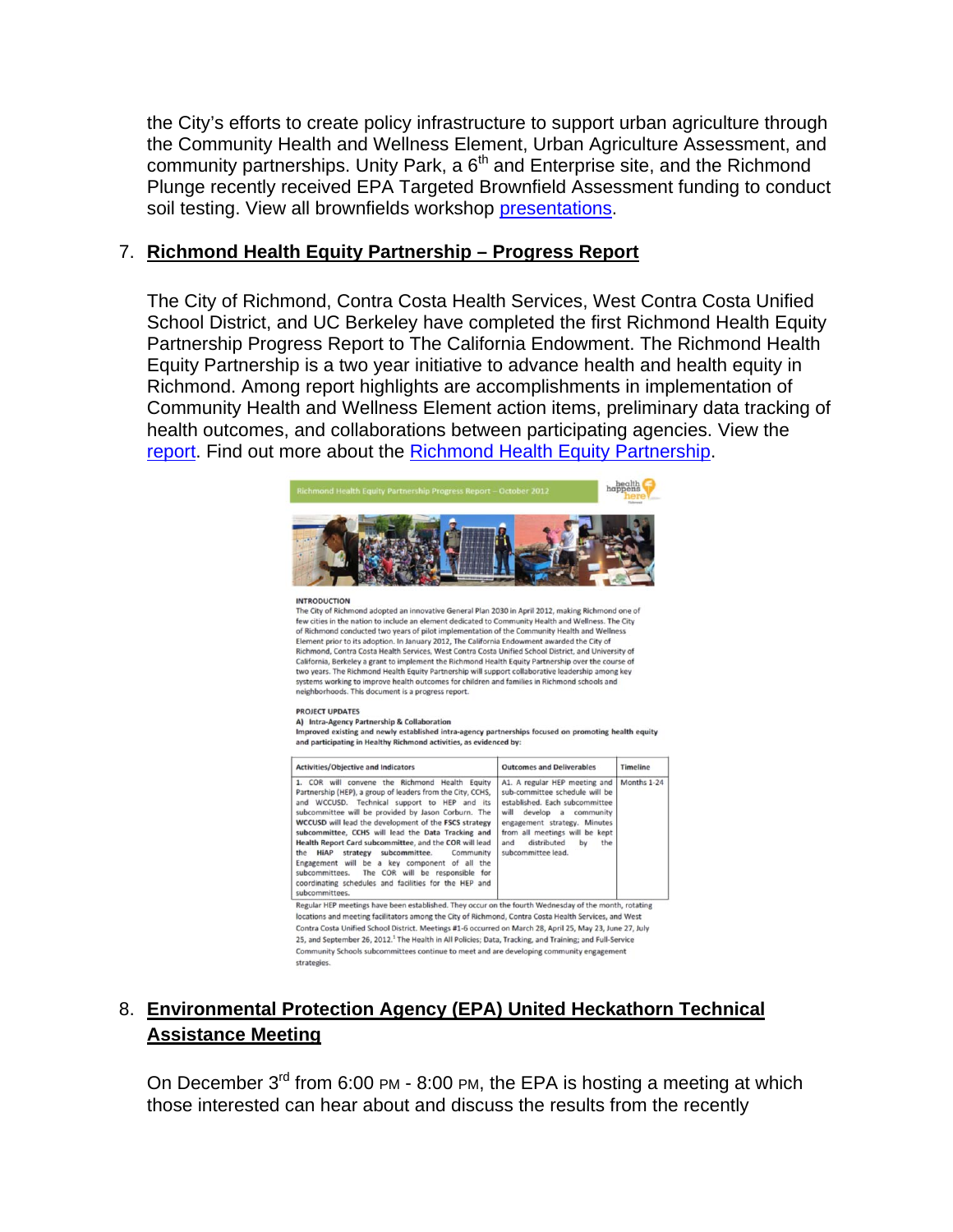completed Technical Needs Assessment (TANA) for the United Heckathorn Superfund Site. (Please find meeting fliers in **English, Spanish**, and *Laotian.*) At the meeting, the EPA will give a brief update on the clean-up schedule and an overview of the TANA process and findings. We are encouraging those interested to attend the meeting, get involved in helping implement actions identified in the report, and find out more about the United Heckathorn Superfund site.



## 9. **YouthWORKS Division Update**

The YouthWORKS Division has completed their move into their new building at 2705 Macdonald Avenue and expects to be open for public services beginning the week of November 26<sup>th</sup>. The Muir Career Academy, a charter high school serving youth ages 17 to 24, and the after-school Academic Program are fully operational.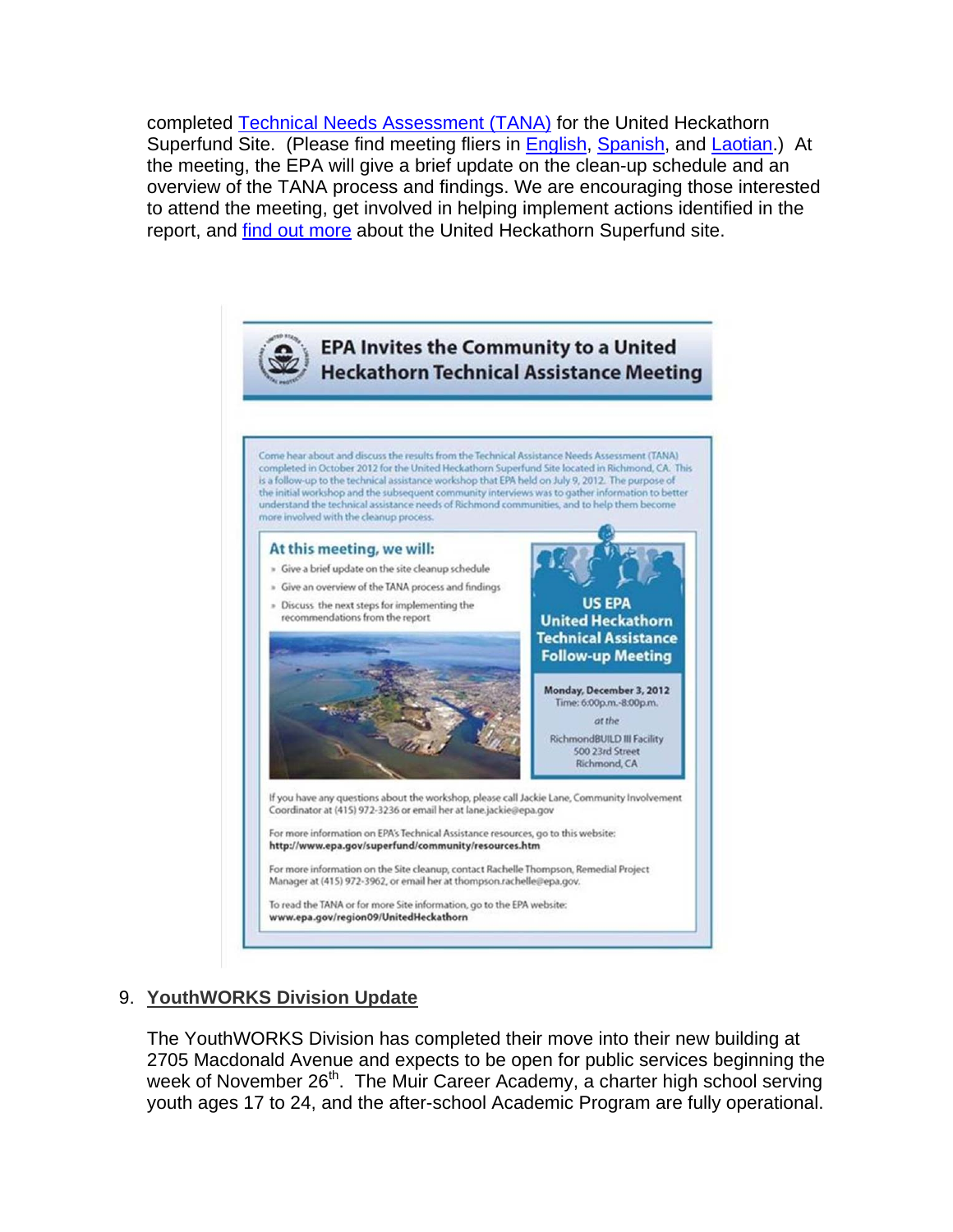In addition, case managers are able to serve clients. However, there are still technological and organizational challenges that prevent us from fully serving public and "walk-in" youth until the week of November 26<sup>th</sup>. Staff is planning an Open House for early January 2013.

The Summer Youth Employment Program (SYEP) Report has been finalized and is available online at http://www.ci.richmond.ca.us/index.aspx?NID=1139 .

Even though fundraising was down by over \$50,000 this year, the SYEP program provided 263 youth with meaningful, career path work experience this summer. 247 of the youth were coordinated by Richmond YouthWORKS staff. An additional 16 high school age participants received their work experience at Doctor's Hospital through a targeted grant-funded opportunity that was coordinated by the West Contra Costa Unified School District Health Academy and the County Office of Education.

Overall, 44 employers provided 70 individual worksites, including urban farms, elementary level summer schools, City of Richmond departments, Kaiser Hospital & Optical Lab, local daycare businesses, Brookside/Lifelong Medical Center, green energy non-profits, and auto mechanics.

The program was funded by (in order of contribution size) the City of Richmond, Chevron, Contra Costa County CSBG Program, Kaiser Optical, Levin Richmond Terminal, Richmond Pacific Railroad Corp., Mechanics Bank, Port of Richmond, British Petroleum, IPTE Local 21, and Genser & Watkins.

48% of participants came from households earning \$10,000 or less, with 80% from households earning \$30,000. The average household size was three individuals (including the participant) with a single adult present. Over 60% of the participants came from high risk neighborhoods in the Iron Triangle, North Richmond and Southside communities.

The CommunityWORKS project, a program of the after-school Academic Program has assisted with five community events and participated in one college preparation conference since the beginning of October. These events include two tree planting events for the National Park Service and GroundWORKS Richmond, the Point Pinole North Richmond Regional Park Festival, and the Homefront Festival. In less than two months, they have provided over 150 hours of volunteer service to the community. We cannot stress enough the empowerment for our youth that will last the rest of their lives simply from the creation of tangible improvements in their neighborhoods that they will see on an almost daily basis.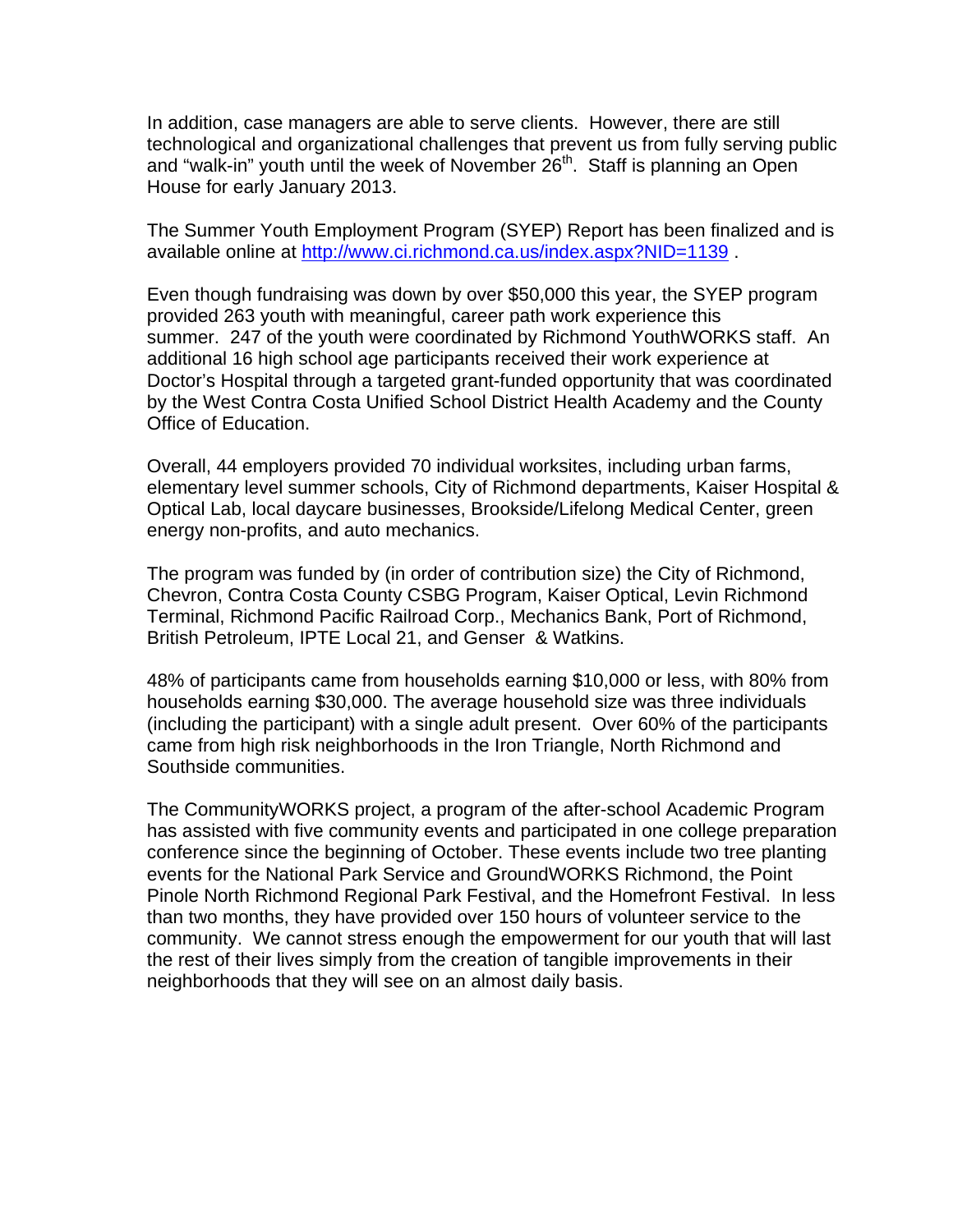

## 10. **Recreation Highlights**

### Community Emergency Response Team

The Pt. Richmond Community Center will begin hosting the Community Emergency Response Team, Marina Bay Neighborhood Team, every 2<sup>nd</sup> Tuesday of the month from 7:30 PM to 9:00 PM.

### Parchester Thanksgiving

The Parchester Community Center hosted its 4<sup>th</sup> Annual Thanksgiving luncheon sponsored by the Parchester Neighborhood Council on Saturday, November 10<sup>th</sup>. All the fixings of a Thanksgiving meal were served to over 150 Parchester community members from 1:00 to 3:00 PM. Homemade desserts and coffee were served while music and lively conversation culminated the fun filled event.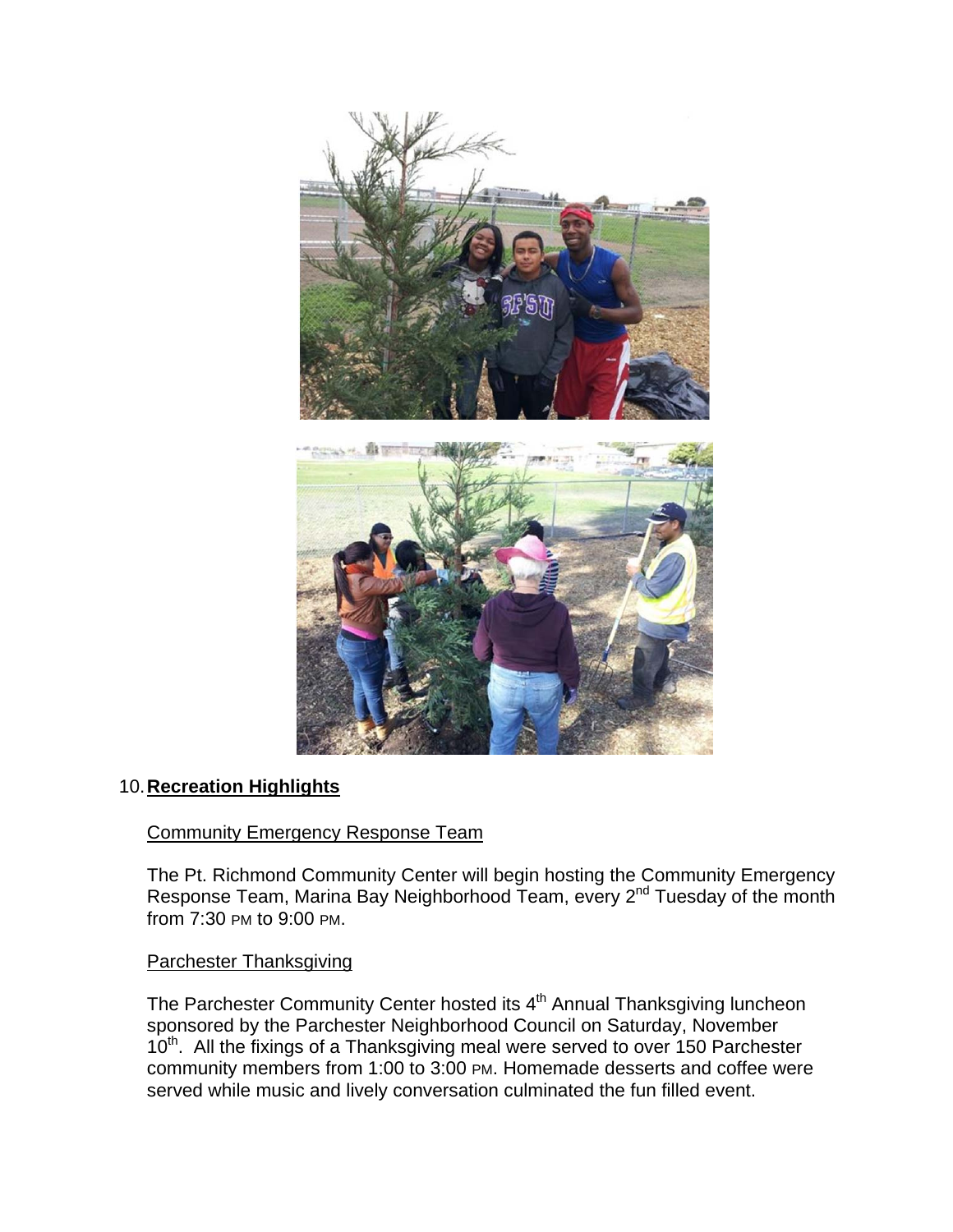### Disabled People's Recreation Center

The Disabled People's Recreation Center Adult Morning participants continue to develop their daily living skills. This week, while shopping, they were given \$10.00 each and a 60% off coupon for Johann's Fabric. They were instructed to find an item not on sale, purchase the item, be sure to ask if the coupon was valid for the item and after paying, be sure the receipt showed their discount. A great job was done by all.

## 11. **Public Works Updates**

Parks and Landscaping Division: Crews performed fence repair along Carlson Boulevard, weed abatement along the Richmond Parkway Bay Trail, and landscape maintenance and rehabilitation at Boorman Park. They also replaced the header board at the Kern Play Lot, performed maintenance to the median along Jacuzzi Street, continued with the landscape rehabilitation at the Janice Play Lot in Point Richmond, and completed the rehabilitation of the overlooks in Point Richmond including the pathways and barriers.

The Tree Crew trimmed and pruned trees on Clinton Avenue, Plumas Avenue, and Lincoln Avenue, and removed a down tree in Point Molate.



Rehabilitated Barrier in Point Richmond

Streets Division: Pavement Maintenance crews worked from the outstanding pothole list.

Street Sweeping continued with the commercial and residential routes for the second Monday through Wednesday and the third Thursday and Friday of the